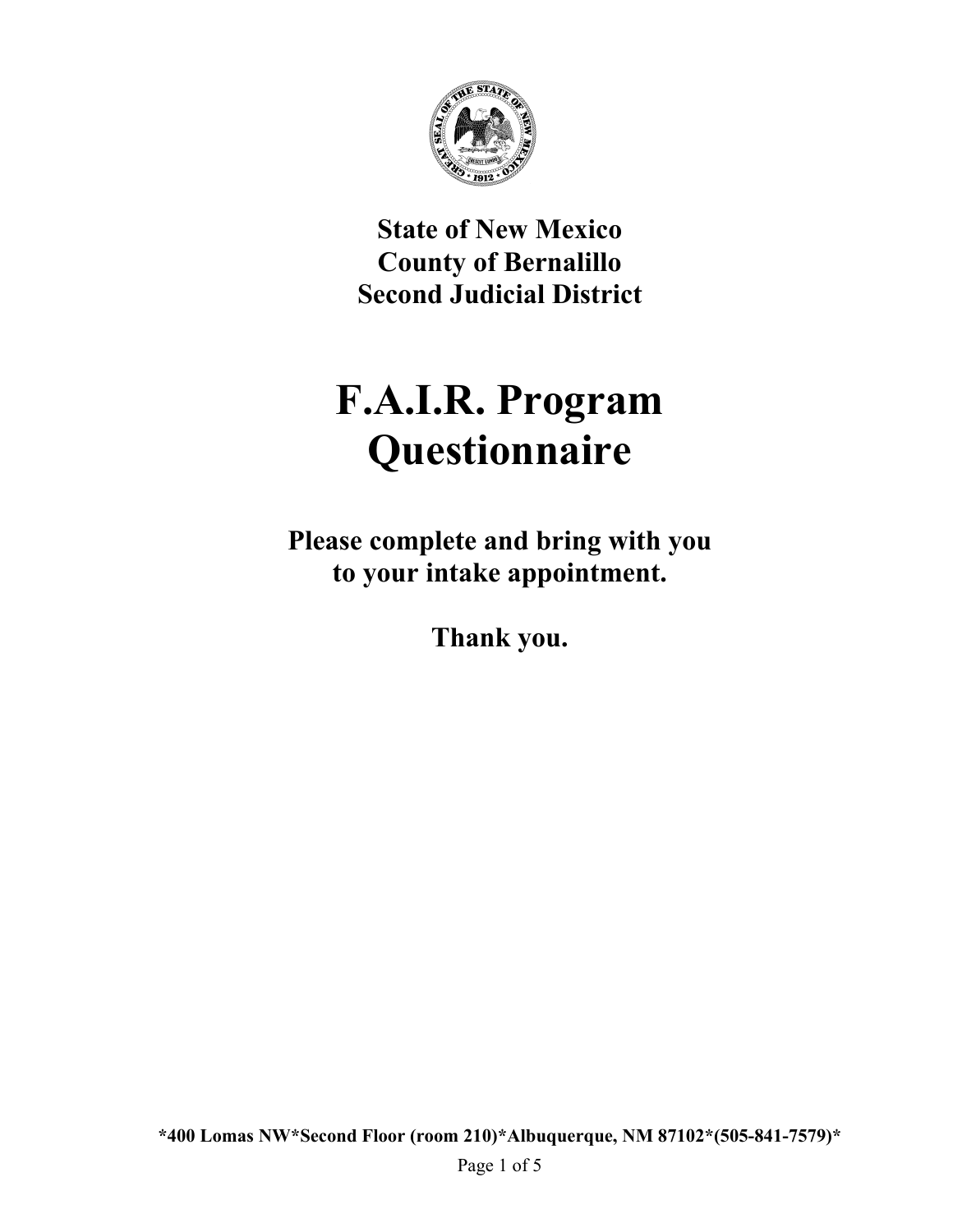| Judge or Special Commissioner/Hearing Officer: __________________________________                                 |                  |  |  |  |                         |  |  |
|-------------------------------------------------------------------------------------------------------------------|------------------|--|--|--|-------------------------|--|--|
| Your Name: New Your Name:                                                                                         |                  |  |  |  |                         |  |  |
|                                                                                                                   |                  |  |  |  |                         |  |  |
| Your Attorney (if applicable): Phone: Phone:                                                                      |                  |  |  |  |                         |  |  |
|                                                                                                                   |                  |  |  |  |                         |  |  |
| 1. Educational History:                                                                                           |                  |  |  |  |                         |  |  |
| High School: (year graduated)                                                                                     |                  |  |  |  |                         |  |  |
| If you did NOT graduate from high school, what was the last grade you completed?                                  |                  |  |  |  |                         |  |  |
|                                                                                                                   |                  |  |  |  |                         |  |  |
| GED: (year received)                                                                                              |                  |  |  |  |                         |  |  |
| Technical School: Course of study:<br>Completed: (year)                                                           |                  |  |  |  |                         |  |  |
|                                                                                                                   |                  |  |  |  |                         |  |  |
| Degree: (year)                                                                                                    |                  |  |  |  |                         |  |  |
| If you did NOT graduate from college, how many years did you complete?                                            |                  |  |  |  |                         |  |  |
|                                                                                                                   |                  |  |  |  |                         |  |  |
| Degree: (year)                                                                                                    |                  |  |  |  |                         |  |  |
| <b>General school information:</b>                                                                                |                  |  |  |  |                         |  |  |
| When you were in school, were you ever classified as: (circle) Learning Disabled Gifted                           |                  |  |  |  |                         |  |  |
| Did you ever receive Special Education? Y N If yes, what kind?                                                    |                  |  |  |  |                         |  |  |
| Did you ever receive pull-out services? Y N If yes, what kind?                                                    |                  |  |  |  |                         |  |  |
| Were you ever held back?                                                                                          |                  |  |  |  | Y N If yes, what grade? |  |  |
|                                                                                                                   |                  |  |  |  |                         |  |  |
| 2. Residence History:                                                                                             |                  |  |  |  |                         |  |  |
| Please list addresses where you have lived for the <u>last 2 years</u> , including dates you were at each address |                  |  |  |  |                         |  |  |
| and the reason for moving:                                                                                        |                  |  |  |  |                         |  |  |
| Address                                                                                                           | Dates at Address |  |  |  | Reason for Moving       |  |  |
|                                                                                                                   |                  |  |  |  |                         |  |  |
|                                                                                                                   |                  |  |  |  |                         |  |  |
|                                                                                                                   |                  |  |  |  |                         |  |  |
|                                                                                                                   |                  |  |  |  |                         |  |  |
|                                                                                                                   |                  |  |  |  |                         |  |  |
|                                                                                                                   |                  |  |  |  |                         |  |  |
|                                                                                                                   |                  |  |  |  |                         |  |  |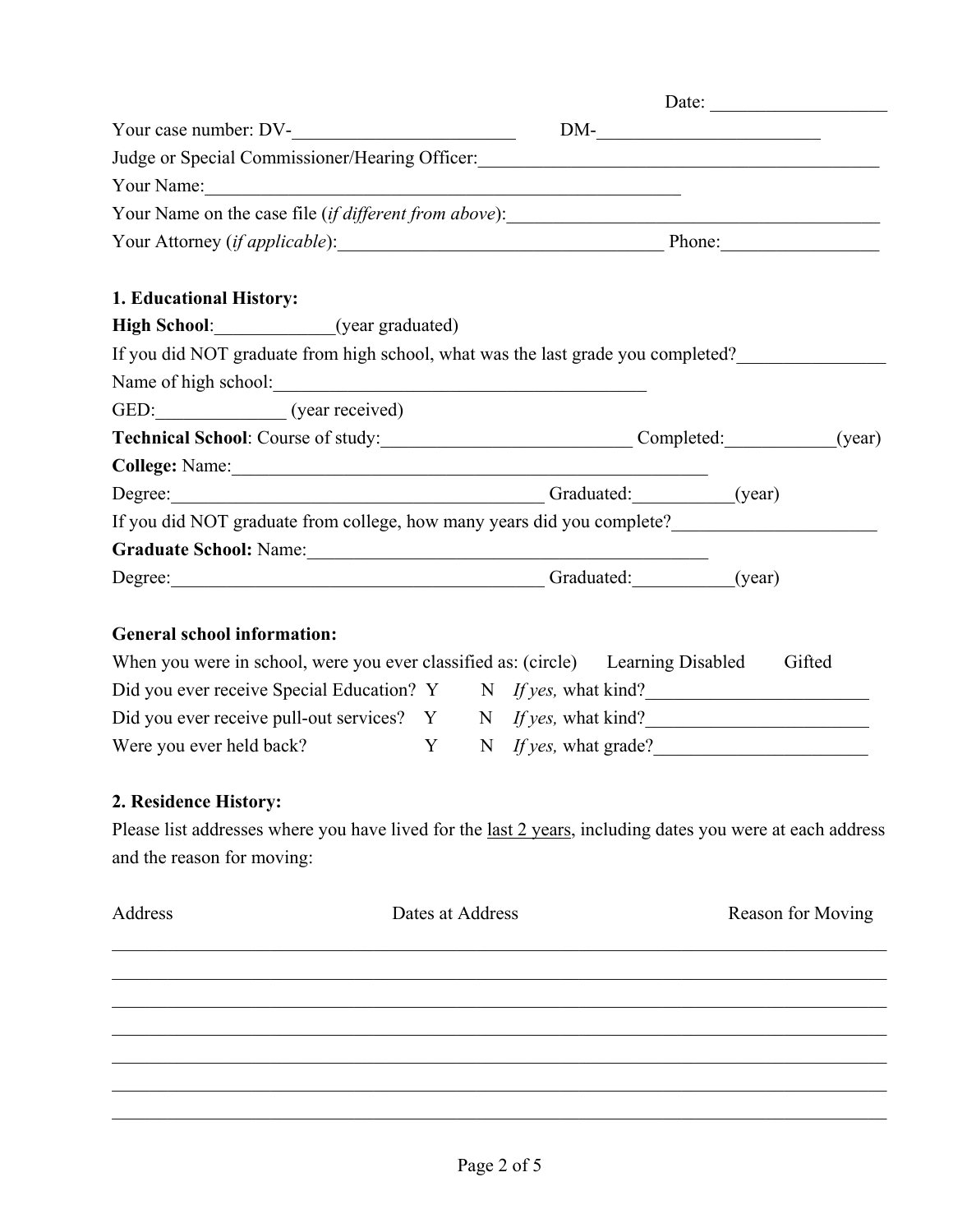#### **3. Employment History:**

|                             |                                                                                                                                                                                             |           | Part Time                                                                                                                                                                                                                                                                             |
|-----------------------------|---------------------------------------------------------------------------------------------------------------------------------------------------------------------------------------------|-----------|---------------------------------------------------------------------------------------------------------------------------------------------------------------------------------------------------------------------------------------------------------------------------------------|
|                             |                                                                                                                                                                                             |           |                                                                                                                                                                                                                                                                                       |
|                             |                                                                                                                                                                                             |           |                                                                                                                                                                                                                                                                                       |
|                             |                                                                                                                                                                                             |           |                                                                                                                                                                                                                                                                                       |
|                             | Reason for Leaving                                                                                                                                                                          |           |                                                                                                                                                                                                                                                                                       |
|                             |                                                                                                                                                                                             |           |                                                                                                                                                                                                                                                                                       |
|                             |                                                                                                                                                                                             |           |                                                                                                                                                                                                                                                                                       |
|                             |                                                                                                                                                                                             |           |                                                                                                                                                                                                                                                                                       |
| <i>If yes</i> , when/where: |                                                                                                                                                                                             | Y         | N                                                                                                                                                                                                                                                                                     |
|                             | How long have you worked at this job?<br><u>Letting</u><br>Please list where you have worked during the past 5 years:<br>Type of Work Dates Employed<br>Number of years: Type of discharge: | (circle): | 3a. Current employer(s): $\qquad \qquad$<br>Typical work hours (days & times) Manual Manual Manual Manual Manual Manual Manual Manual Manual Manual Manual<br>Full Time<br>Have you been in the in the military? $Y \t N$ / $I f yes$ , what branch?<br>Have you ever been in combat? |

### **5. Prior Relationship History:**

Please list all other marriages or significant relationships you have had in the past, and list the names and ages of any children that resulted from those relationships. Please list **all** of your children.

| <b>Length of Relationship</b> |                                        |                                                                                                                                  | Child(ren)'s Name/Age                                                                                                                                     |  |  |
|-------------------------------|----------------------------------------|----------------------------------------------------------------------------------------------------------------------------------|-----------------------------------------------------------------------------------------------------------------------------------------------------------|--|--|
|                               |                                        |                                                                                                                                  |                                                                                                                                                           |  |  |
|                               |                                        |                                                                                                                                  |                                                                                                                                                           |  |  |
|                               |                                        | Y                                                                                                                                | N                                                                                                                                                         |  |  |
|                               |                                        |                                                                                                                                  |                                                                                                                                                           |  |  |
|                               |                                        |                                                                                                                                  |                                                                                                                                                           |  |  |
|                               |                                        |                                                                                                                                  |                                                                                                                                                           |  |  |
|                               |                                        |                                                                                                                                  |                                                                                                                                                           |  |  |
|                               |                                        |                                                                                                                                  |                                                                                                                                                           |  |  |
|                               | Are you living with this person? $Y$ N | <b>6. Current Relationship:</b> Are you currently in a new relationship?<br>If yes, how long have you been in this relationship? | Are you married to this person? $Y = N$ If yes, date of marriage:<br>List the names and ages of the children and step-children you have with this person: |  |  |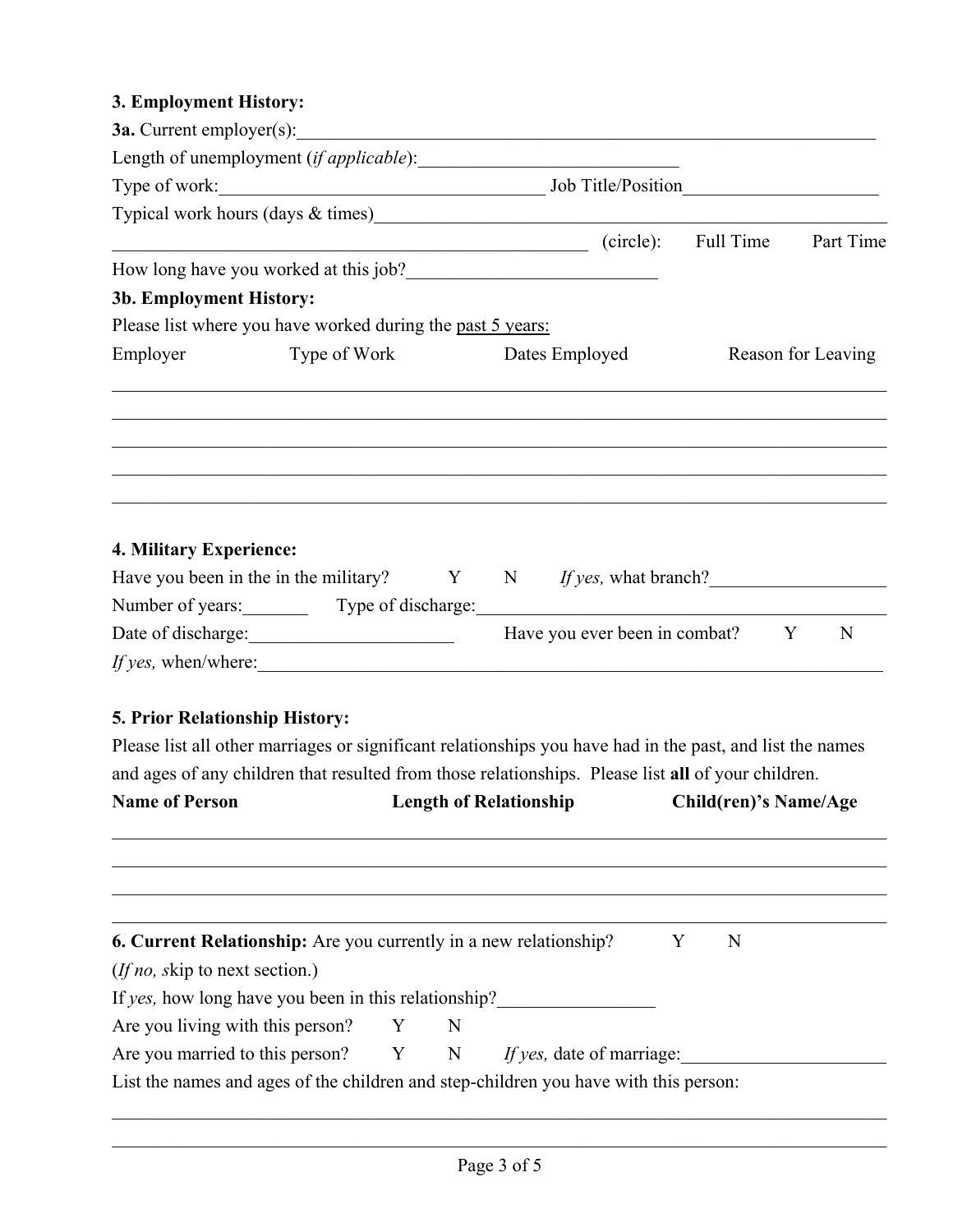| 7. Personal History:                                                                        |   |          |   |   |   |
|---------------------------------------------------------------------------------------------|---|----------|---|---|---|
| Do you have medical insurance?                                                              | Y | N        |   |   |   |
| <i>If yes,</i> name of provider:                                                            |   |          |   |   |   |
| Do you have an illness or a medical condition?                                              | Y | N        |   |   |   |
| If yes, what kind of illness or medical condition?                                          |   |          |   |   |   |
| Are you currently under a doctor's care? Y                                                  | N |          |   |   |   |
| <i>If yes</i> , who is your doctor?                                                         |   |          |   |   |   |
| Are you currently taking any prescription medication(s)? $Y$                                |   |          | N |   |   |
| If yes, list prescription medication(s) and reason for taking medication(s):                |   |          |   |   |   |
| Medication(s):                                                                              |   | Reasons: |   |   |   |
|                                                                                             |   |          |   |   |   |
|                                                                                             |   |          |   |   |   |
|                                                                                             |   |          |   |   |   |
| Were you ever unconscious due to an illness (meningitis, encephalitis, high fever, etc.)? Y |   |          |   |   | N |
| <i>If yes,</i> at what age? For how long?                                                   |   |          |   |   |   |
| Have you ever been in an accident (car, motorcycle, bicycle, work, etc.)? Y                 |   |          |   | N |   |
| If yes, how many?                                                                           |   |          |   |   |   |
| Were you ever hospitalized due to an accident?                                              | Y | N        |   |   |   |
| 8. Time sharing:                                                                            |   |          |   |   |   |
| What is the current time-sharing plan?                                                      |   |          |   |   |   |
|                                                                                             |   |          |   |   |   |
| Is it working for your child(ren)?<br>Y<br>N                                                |   |          |   |   |   |
| If no, please describe why in more detail:                                                  |   |          |   |   |   |
|                                                                                             |   |          |   |   |   |

If you have any additional information that was not requested, and you believe it is important for the F.A.I.R. Program to have this information, please attach it to this questionnaire.

## **PLEASE MAKE YOURSELF A COPY OF THIS QUESTIONNAIRE AND OF ANY OTHER DOCUMENTS YOU HAVE ATTACHED.**